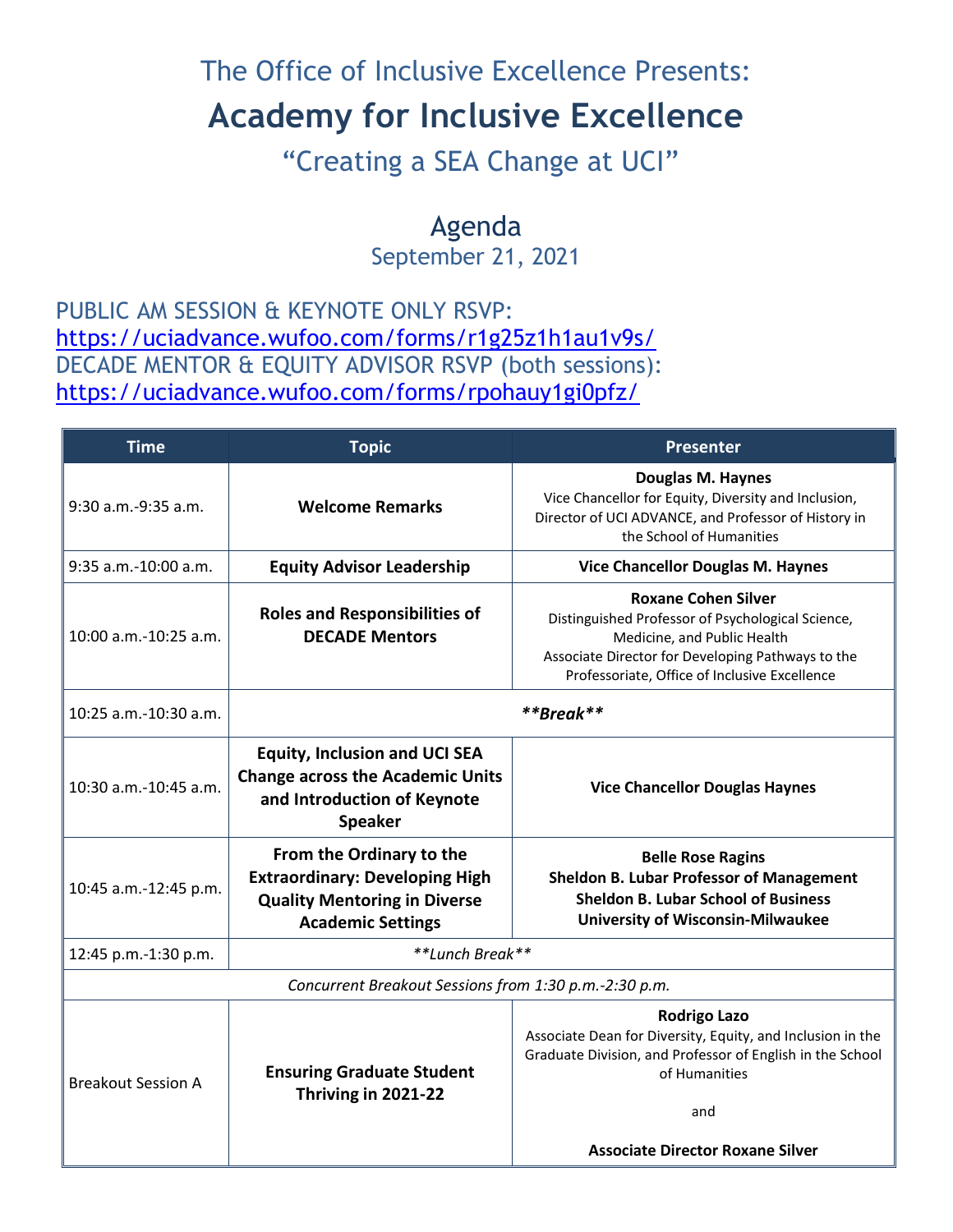$\blacksquare$ 

| <b>Breakout Session B</b> | <b>COVID-19: Merit-Promotion</b><br><b>Considerations and Faculty</b><br><b>Support Programs</b> | Diane O'Dowd<br>Vice Provost for Academic Personnel, Howard Hughes<br>Medical Institute Professor of Developmental and Cell<br>Biology in the School of Biological Sciences, and Professor<br>of Anatomy and Neurobiology in the School of Medicine<br><b>Vice Chancellor Douglas Haynes</b> |
|---------------------------|--------------------------------------------------------------------------------------------------|----------------------------------------------------------------------------------------------------------------------------------------------------------------------------------------------------------------------------------------------------------------------------------------------|
|                           | <b>UCI SEA Change and Building Back</b><br><b>Better</b>                                         |                                                                                                                                                                                                                                                                                              |
| 2:30 p.m-2:45 p.m.        | Closing                                                                                          | <b>Vice Chancellor Douglas Haynes</b>                                                                                                                                                                                                                                                        |